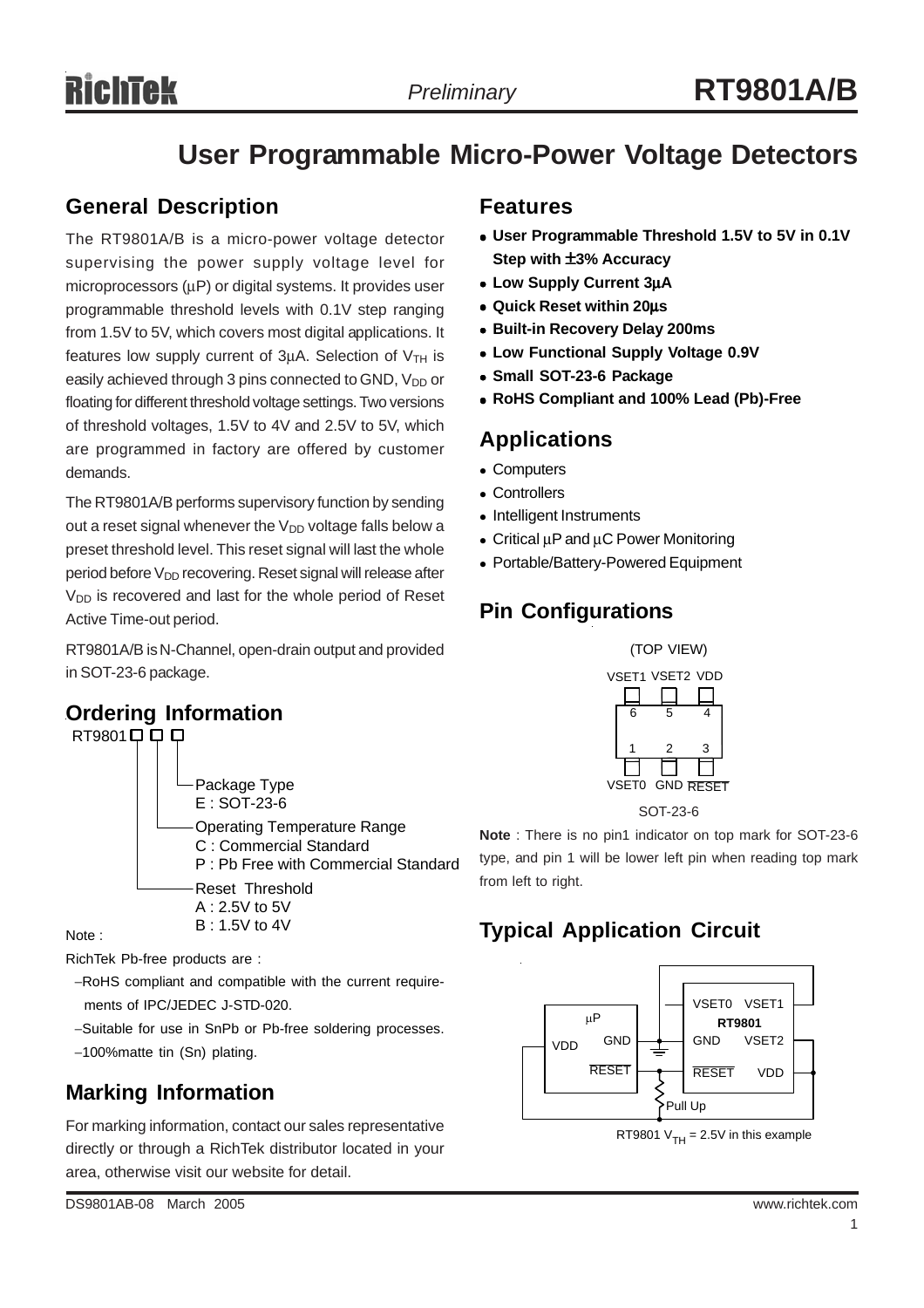# **RT9801A/B** *Preliminary*

### **Test Circuits**



Detection Voltage



Dynamic Response



Current Consumption



Output Transistor Current

### **Functional Pin Description**

| <b>Pin Name</b> | <b>Pin Function</b>                    |  |  |
|-----------------|----------------------------------------|--|--|
| VSET0           | <b>Threshold Voltage Selection Pin</b> |  |  |
| GND             | Ground Pin                             |  |  |
| <b>RESET</b>    | Reset Pulse Output, Negative Pulse     |  |  |
| VDD             | Power Pin                              |  |  |
| VSET1           | <b>Threshold Voltage Selection Pin</b> |  |  |
| VSET2           | <b>Threshold Voltage Selection Pin</b> |  |  |

Note : Threshold Voltage Setting refer to the Table.1

## **Function Block Diagram**

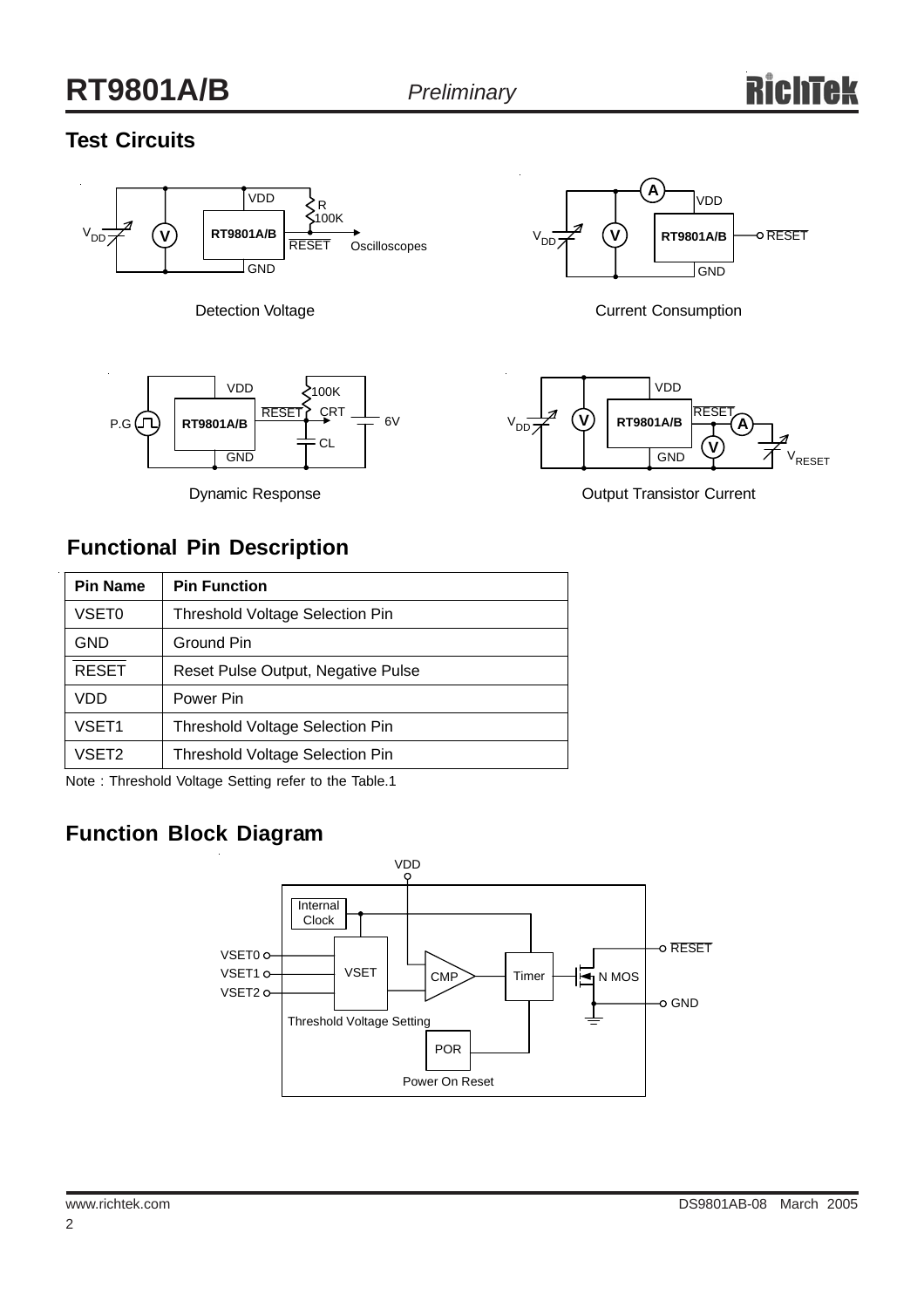## **Absolute Maximum Ratings**

| • Terminal Voltage (with Respect to GND)                  |  |
|-----------------------------------------------------------|--|
|                                                           |  |
|                                                           |  |
|                                                           |  |
| • Continuous Power Dissipation, $P_D @ T_A = 25^{\circ}C$ |  |
|                                                           |  |
|                                                           |  |
|                                                           |  |
| • Package Thermal Resistance                              |  |
|                                                           |  |
|                                                           |  |

#### **Electrical Characteristics**

 $(V_{DD} = 3V$ , unless otherwise specified)

| <b>Parameter</b>                    | Symbol          | <b>Test Conditions</b>                          | Min                      | <b>Typ</b>          | Max | <b>Units</b> |
|-------------------------------------|-----------------|-------------------------------------------------|--------------------------|---------------------|-----|--------------|
| <b>Operating VDD Range</b>          | V <sub>DD</sub> |                                                 | 0.9                      |                     | 6   | V            |
| <b>Supply Current</b>               | l <sub>DD</sub> | $V_{DD} = 1.5V \sim 3.5V$ , $I_{SINK} = 0$      | --                       |                     | 3   |              |
|                                     |                 | $V_{DD} = 3.5V - 5V$ , $I_{SINK} = 0$           | $- -$                    |                     | 3.3 | μA           |
| <b>Reset Threshold</b>              | V <sub>TH</sub> | $T_A = 27$ °C                                   | $-$                      | Note1               | $-$ | V            |
| <b>Threshold Voltage Accuracy</b>   | $\Delta V$ TH   | $T_A = 27$ °C                                   | --                       | --                  | 3   | $\%$         |
| V <sub>DD</sub> Drop to Reset Delay | <sup>t</sup> RD | $Drop = -125mV$                                 | --                       | $\sim$              | 20  | $\mu$ S      |
| <b>Reset Active Timeout Period</b>  | t <sub>RP</sub> | $V_{DD} \geq 1.02 \times V_{TH}$ , Programmable | 120                      | 200                 | 280 | ms           |
| <b>VSET Pin Input Threshold</b>     | $V_{IL}$        | $T_A = 27$ °C                                   | --                       | 0.15V <sub>DD</sub> |     | V            |
|                                     | V <sub>IH</sub> | $T_A = 27$ °C                                   | $\overline{\phantom{m}}$ | 0.85V <sub>DD</sub> | --  |              |
| <b>RESET Output Voltage</b>         | VOL             | $V_{DD}$ < $V_{TH}$ , $I_{SINK}$ = 3.5mA        | --                       | 0.4                 |     | V            |

### **Timing Diagram**



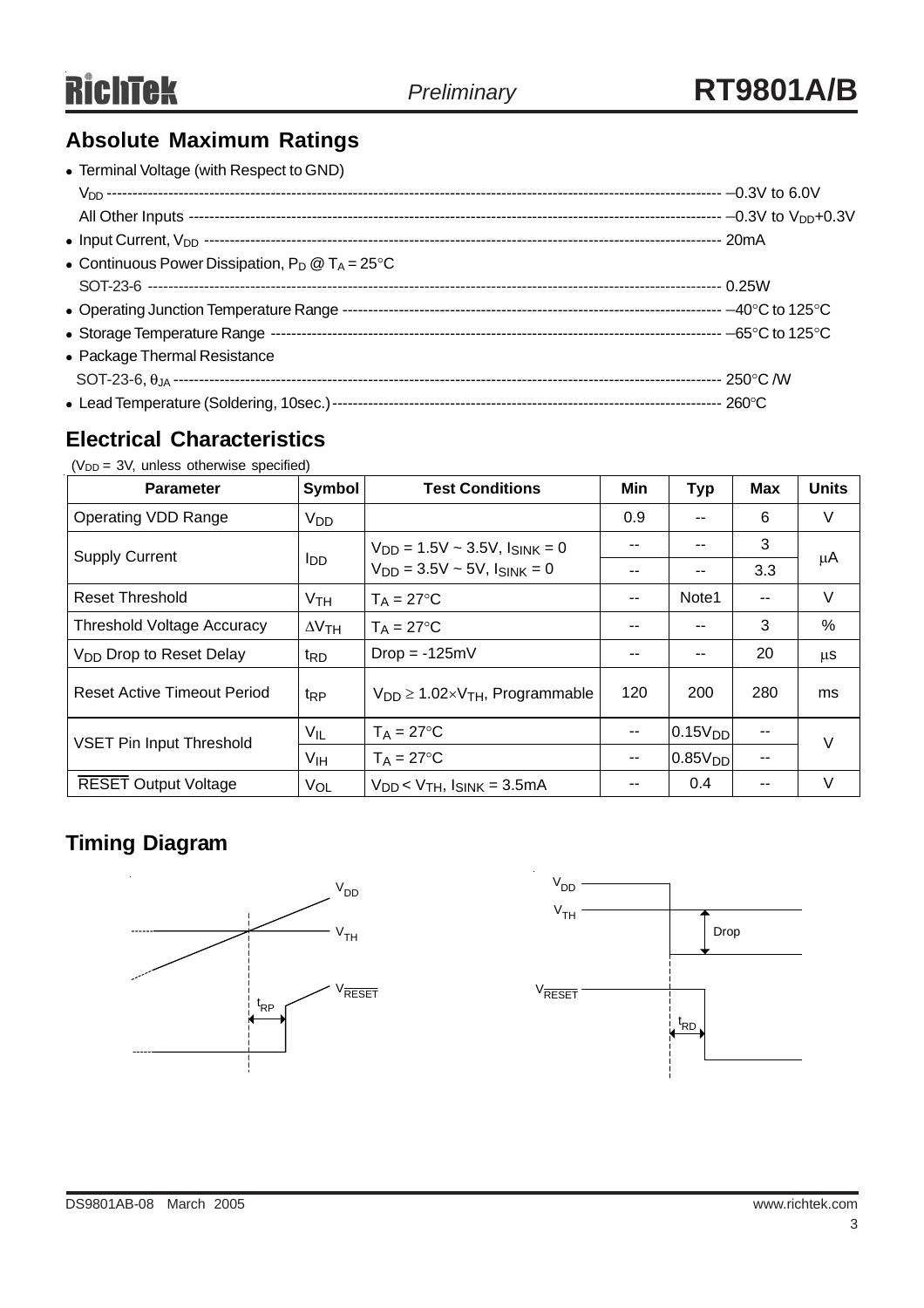| RT9801A | RT9801B | VSET0                                          | VSET1       | VSET2                     |
|---------|---------|------------------------------------------------|-------------|---------------------------|
| 5.0     | 4.0     | H                                              | H           | H                         |
| 4.9     | 3.9     | H                                              | H           | F                         |
| 4.8     | 3.8     | $\mathsf H$                                    | H           | $\mathsf L$               |
| 4.7     | 3.7     | $\mathsf{H}$                                   | F           | $\boldsymbol{\mathsf{H}}$ |
| 4.6     | 3.6     | H                                              | F           | F                         |
| 4.5     | 3.5     | $\mathsf H$                                    | F           | $\mathsf L$               |
| 4.4     | 3.4     | H                                              | L           | $\boldsymbol{\mathsf{H}}$ |
| 4.3     | 3.3     | H                                              | L           | $\mathsf F$               |
| 4.2     | 3.2     | H                                              | L           | $\mathsf L$               |
| 4.1     | 3.1     | $\mathsf F$                                    | Н           | $\mathsf H$               |
| 4.0     | 3.0     | $\mathsf F$                                    | H           | $\mathsf F$               |
| 3.9     | 2.9     | $\mathsf F$                                    | H           | $\mathsf L$               |
| 3.8     | 2.8     | $\mathsf F$                                    | $\mathsf F$ | H                         |
| 3.7     | 2.7     | $\mathsf F$                                    | F           | F                         |
| 3.6     | 2.6     | $\mathsf F$                                    | F           | L                         |
| 3.5     | 2.5     | F                                              | L           | H                         |
| 3.4     | 2.4     | F                                              | L           | F                         |
| 3.3     | 2.3     | $\mathsf F$                                    | $\mathsf L$ | $\mathsf L$               |
| 3.2     | 2.2     | $\mathsf{L}% _{0}\left( \mathsf{L}_{1}\right)$ | H           | $\mathsf H$               |
| 3.1     | 2.1     | L                                              | H           | $\mathsf F$               |
| $3.0\,$ | 2.0     | L                                              | H           | $\mathsf L$               |
| 2.9     | 1.9     | L                                              | F           | H                         |
| 2.8     | 1.8     | L                                              | F           | F                         |
| 2.7     | 1.7     | L                                              | F           | $\mathsf L$               |
| 2.6     | 1.6     | L                                              | L           | H                         |
| $2.5\,$ | 1.5     | L                                              | L           | F                         |

Table 1: Pin Conditions for Programmable Threshold Voltage Setting

Note : 1. H : Connected to VDD

2. L : Connected to GND

3. F : Floating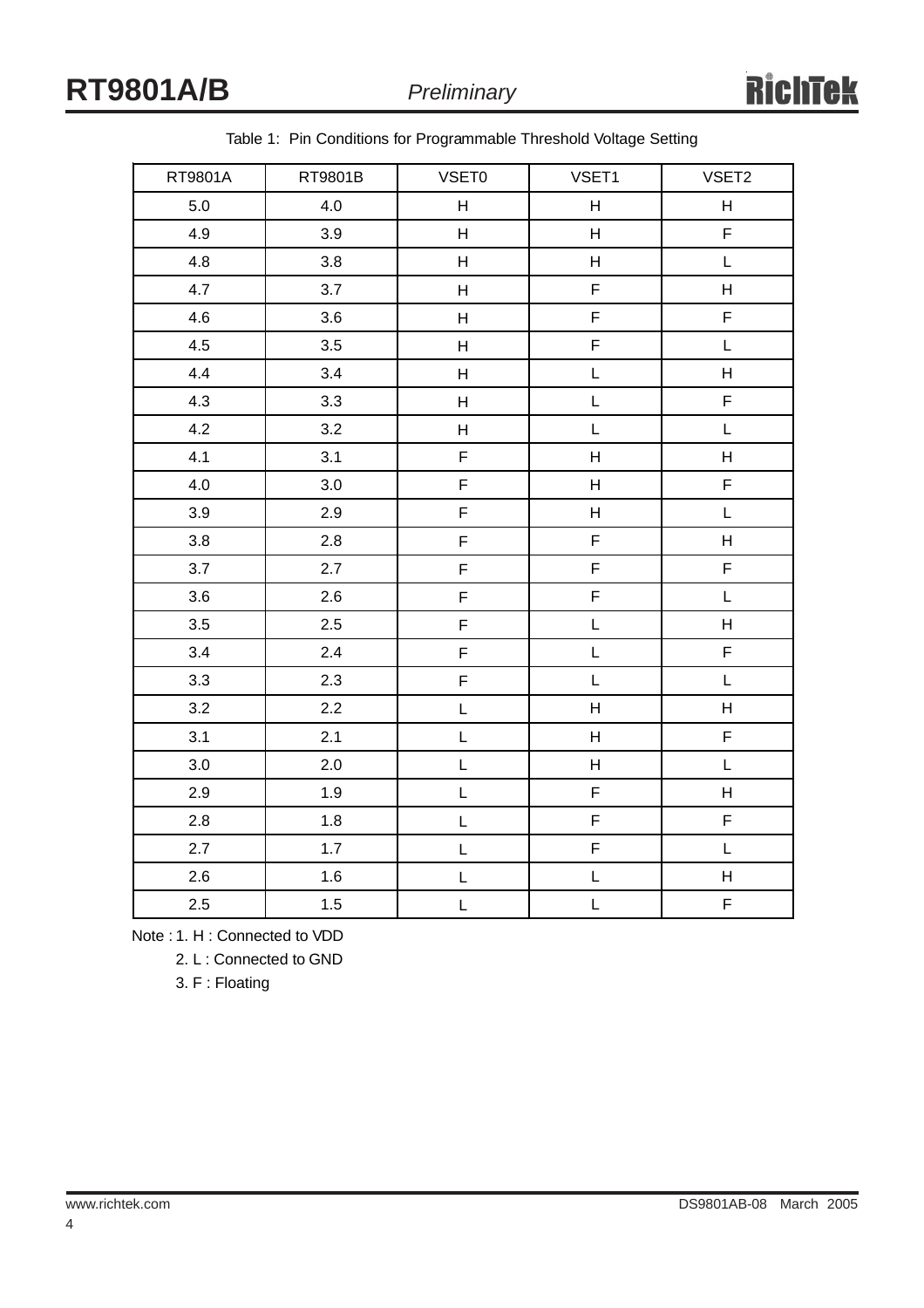#### **Typical Operating Characteristics**





**N-Ch Driver Sink Current vs. VRESET** 40  $V<sub>DD</sub> = 4.5V$ 32 Sink Current I SINK (mA)  $V_{DD} = 4.0V$  $V_{DD} = 3.5V$ 24  $V<sub>DD</sub> = 3.0V$ 16  $V_{DD} = 2.5V$  $\overline{\phantom{a}}$ 8  $V<sub>DD</sub> = 2.0V$  $T_A = 25^{\circ}C$  $V<sub>DD</sub> = 1.5V$  $V<sub>TH</sub> = 5V$ 0 012345 V<sub>RESET</sub> (V)



**N-Ch Driver Sink Current vs. VRESET** 





DS9801AB-08 March 2005 www.richtek.com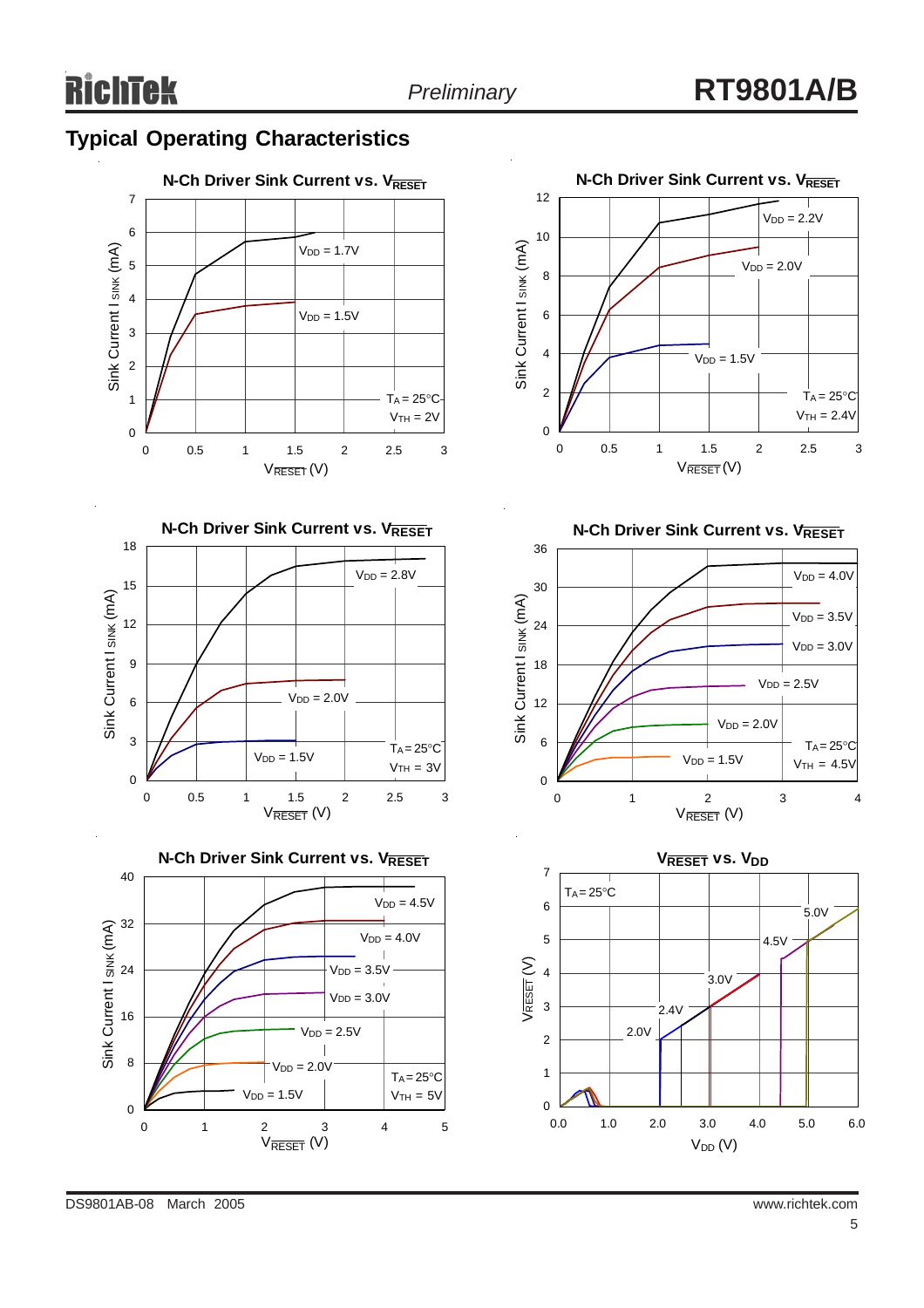









**Supply Current vs. Input Voltage**



**Reset Threshold Deviation vs. Temperature**

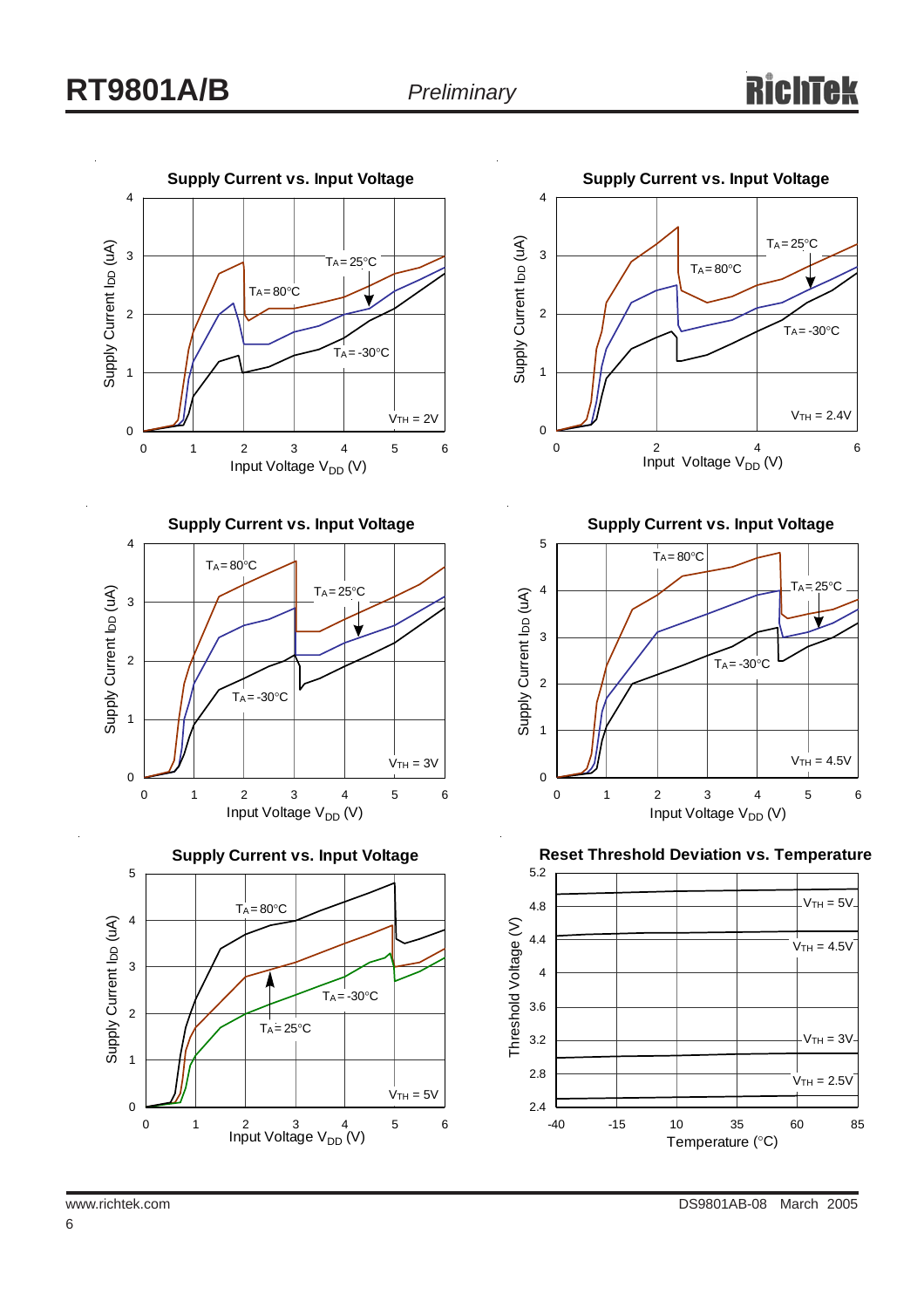











**N-Ch Driver Sink Current vs. Input Voltage**



**Reset Active Timeout Period vs. Temperature**

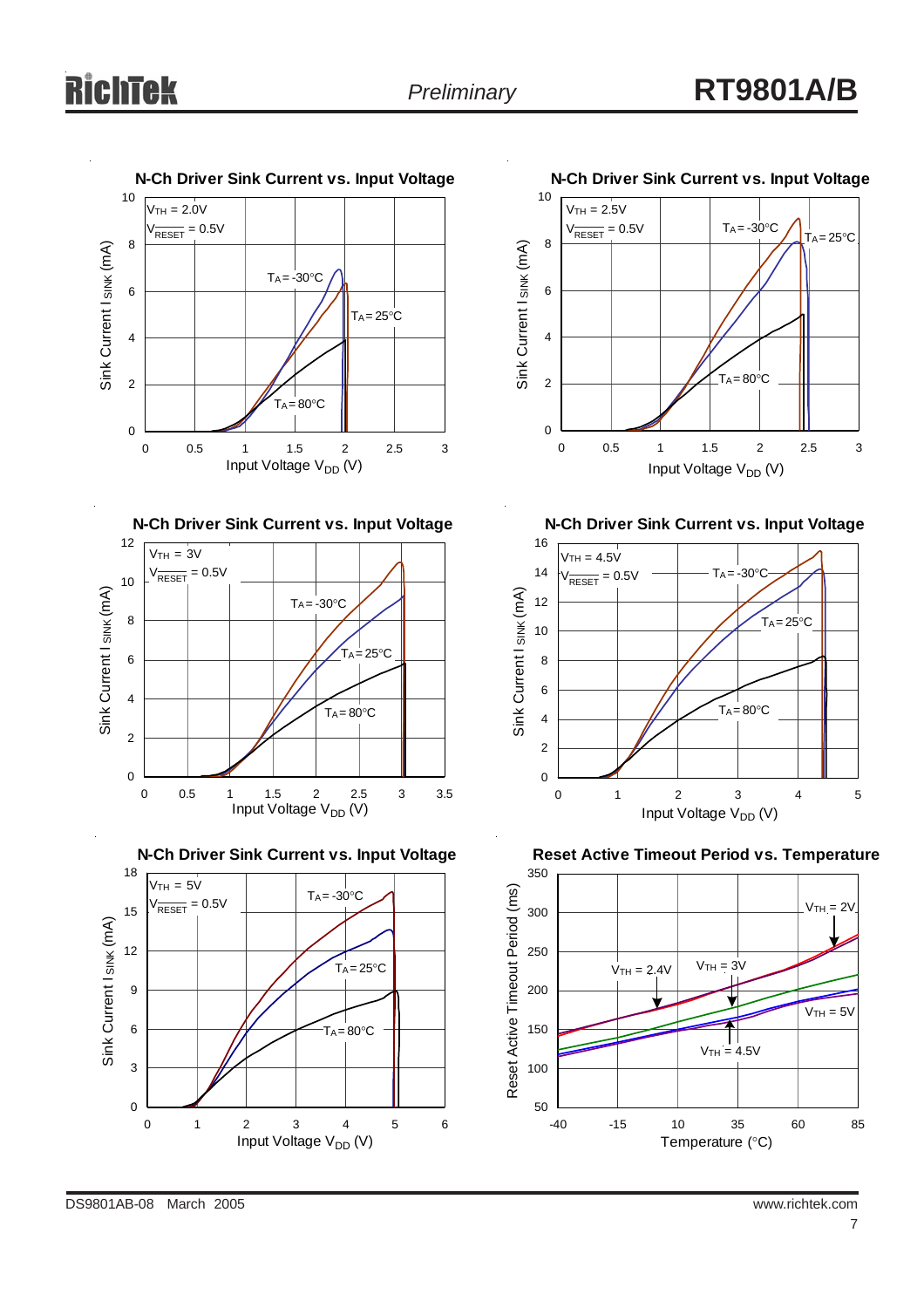









**Output Delay Time vs. Load Capacitance**



8